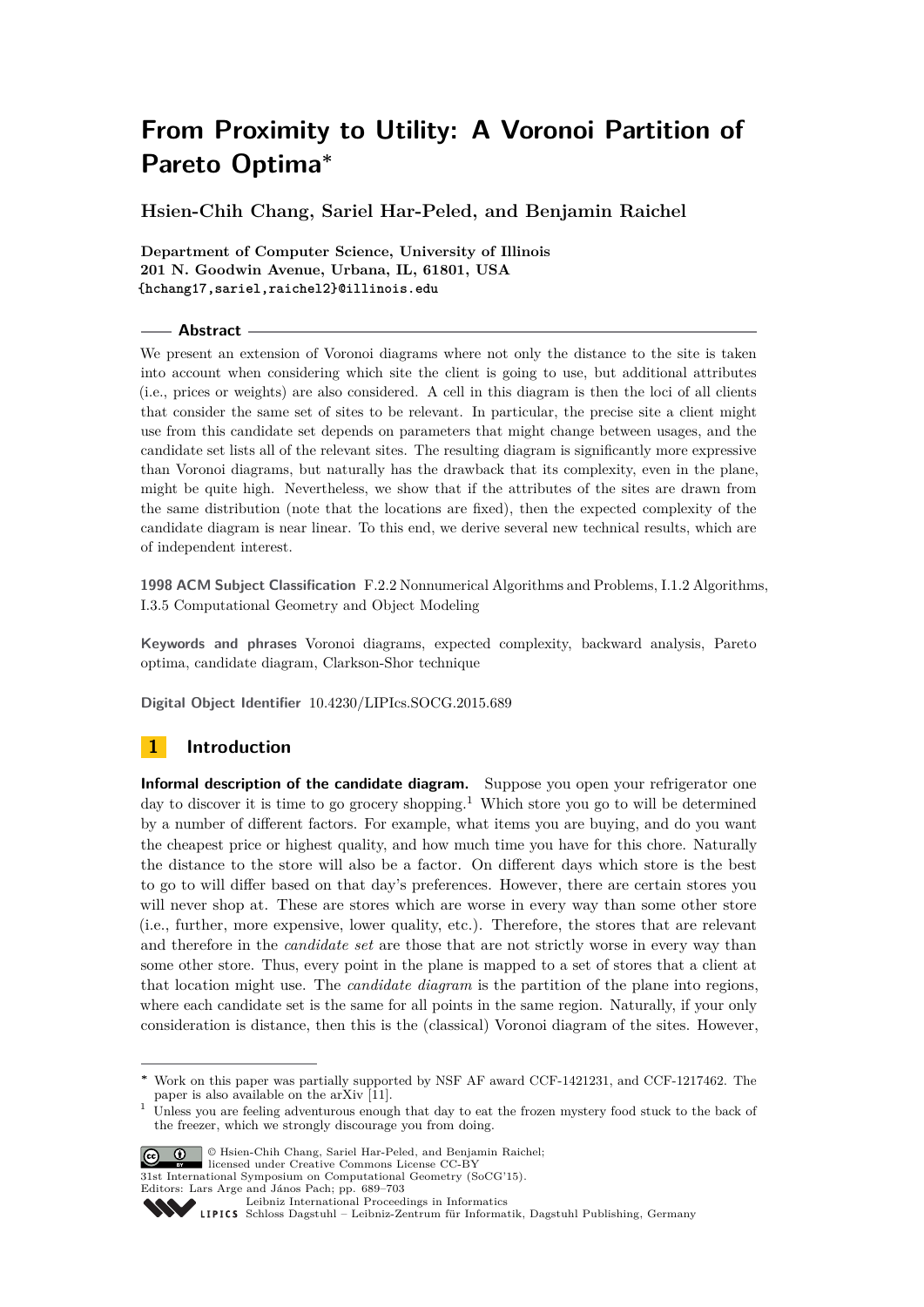here deciding which shop to use is an instance of multi-objective optimization – there are multiple, potentially competing, objectives to be optimized, and the decision might change as the weighting and influence of these objectives mutate over time (in particular, you might decide to do your shopping in different stores for different products). The concept of relevant stores discussed above is often referred as the *Pareto optima*.

**Pareto optima in welfare economics.** Pareto efficiency, named after Vilfredo Pareto, is a core concept in economic theory and more specifically in welfare economics. Here each point in  $\mathbb{R}^d$  represents the corresponding utilities of *d* players for a particular allocation of finite resources. A point is said to be *Pareto optimal* if there is no other allocation which increases the utility of any individual without decreasing the utility of another. The *First Fundamental Theorem of Welfare Economics* states that any competitive equilibrium (i.e., supply equals demand) is Pareto optimal. The origins of this theorem date back to 1776 with Adam Smith's famous (and controversial) work, "The Wealth of Nations," but was not formally *proven* until the 20th century by Lerner, Lange, and Arrow (see [\[15\]](#page-14-2)). Naturally such proofs rely on simplifying (i.e., potentially unrealistic) assumptions such as perfect knowledge, or absence of externalities. The *Second Fundamental Theorem of Welfare Economics* states that any Pareto optimum is achievable through lump-sum transfers (i.e. taxation and redistribution). In other words each Pareto optima is a "best solution" under some set of societal preferences, and is achievable through redistribution in one form or another (see [\[15\]](#page-14-2) for a more in depth discussion).

**Pareto optima in computer science.** In computational geometry such Pareto optima points relate to the *orthogonal convex hull* [\[22\]](#page-14-3), which in turn relates to the well known convex hull (the input points that lie on the orthogonal convex hull is a super set of those which lie on the convex hull). Pareto optima are also of importance to the database community [\[10,](#page-14-4) [20\]](#page-14-5), in which context such points are called *maximal* or *skyline points*. Such points are of interest as they can be seen as the relevant subset of the (potentially much larger) result of a relational database query. The standard example is querying a database of hotels for the cheapest and closest hotel, where naturally hotels which are farther and more expensive than an alternative hotel are not relevant results. There is a significant amount of work on computing these points, see Kung *et al.* [\[21\]](#page-14-6). More recently, Godfrey *et al.* [\[16\]](#page-14-7) compared various approaches for the computation of these points (from a databases perspective), and also introduced their own new external algorithm.[2](#page-1-0)

**Modeling uncertainty.** Recently, there is a growing interest in modeling uncertainty in data. As real data is acquired via physical measurements, noise and errors are introduced. This can be addressed by treating the data as coming from a distribution (e.g., a point location might be interpreted as a center of a Gaussian), and computing desired classical quantities adapted for such settings. Thus, a nearest-neighbor query becomes a probabilistic question – what is the expected distance to the nearest-neighbor? What is the most likely point to be the nearest-neighbor? (See [\[1\]](#page-13-0) and references therein for more information.)

This in turn gives rise to the question of what is the expected complexity of geometric structures defined over such data. The case where the data is a set of points, and the

<span id="page-1-0"></span> $2$  There is of course a lot of other work on Pareto optimal points, from connections to Nash equilibrium to scheduling. We resisted the temptation of including many such references which are not directly related to our paper.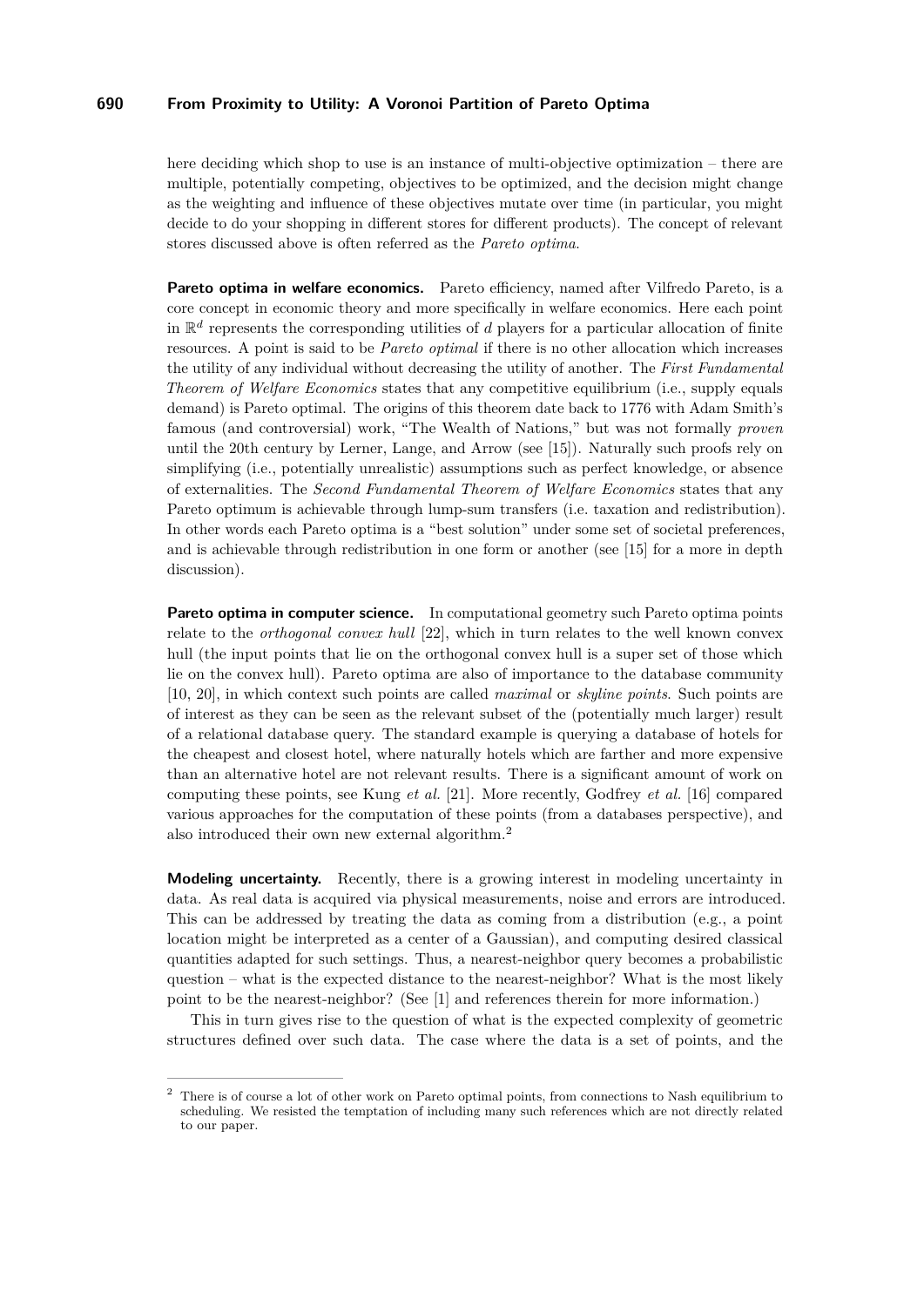locations of the points are chosen randomly was thoroughly investigated (see [\[23,](#page-14-8) [27,](#page-14-9) [18\]](#page-14-10) and references therein). The problem, when the locations are fixed but the weights associated with the points are chosen randomly, is relatively new. Agarwal *et al.* [\[2\]](#page-13-1) showed that for a set of disjoint segments in the plane, if they are being expanded randomly, then the expected complexity of the union is near linear. This result is somewhat surprising as in the worst case the complexity of such a union is quadratic.

Here we are interested in bounding the expected complexity of weighted generalizations of Voronoi diagrams (described below), where the weights (not the site locations) are randomly sampled. Note that the result of Agarwal *et al.* [\[2\]](#page-13-1) can be interpreted as bounding the expected complexity of level sets of the multiplicatively weighted Voronoi diagram (of segments). On the other hand, here we want to bound the entire lower envelope (which implies the same bound on any level set). For the special case of multiplicative weighted Voronoi diagrams, a near linear expected complexity bound was provided by Har-Peled and Raichel [\[18\]](#page-14-10). In this work we consider a much more general class of weighted diagrams which allow multiple weights and non-linear distance functions.

## **1.1 Our contributions**

**Conceptual contribution.** We define formally the *candidate diagram* in Section [2.1](#page-4-0) – a new geometric structure that combines proximity information with utility. For every point x in the plane, the diagram associates a *candidate set* L(x) of sites that are relevant to x; that is, all the sites that are Pareto optima for x. Putting it differently, a site is not in  $L(x)$ if it is further away from and worse in all parameters than some other site. Significantly, unlike the traditional Voronoi diagram, the candidate diagram allows the user to change their distance function, as long as the function respects the domination relationship. This diagram is a significant extension of the Voronoi diagram, and includes other extensions of Voronoi diagrams as special subcases, like multiplicative weighted Voronoi diagrams. Not surprisingly, the worst case complexity of this diagram can be quite high.

**Technical contribution.** We consider the case where each site chooses its *j*th attribute from some distribution  $\mathcal{D}_i$  independently for each *j*. We show that the candidate diagram in expectation has near linear complexity, and that, with high probability, the candidate set has poly-logarithmic size for any point in the plane. In the process we derive several results which are interesting in their own right.

- **(A) Low complexity of the minima for random points in the hypercube.** We prove that if *n* points are sampled from a fixed distribution (see Section [2.2](#page-5-0) for assumptions on the distribution) over the *d*-dimensional hypercube then, with probability  $1 - 1/n^{\Omega(1)}$ , the number of Pareto optima points is  $O(\log^{d-1} n)$ , which is within a constant factor of the expectation. Previously, this result was only known in a weaker form that is insufficient to imply our other results. Specifically, Bai *et al.* [\[6\]](#page-14-11) proved that after normalization the cumulative distribution function of the number of Pareto optima points is normal, up to an additive error  $O(1/\text{polylog } n)$ . (See [\[7,](#page-14-12) [8\]](#page-14-13) as well.) In particular, their results (which are quite nice and mathematically involved) only imply the statement with probability 1−1*/*polylog *n*. To the best of our knowledge this result is new – we emphasize, however, that for our purposes a weaker bound of  $O(\log^d n)$  is sufficient, and such a weaker result follows readily from the  $\varepsilon$ -net theorem [\[19\]](#page-14-14) (naturally, this would add a log factor to later results in the paper).
- **(B) Backward analysis with high probability.** To get this result, we prove a lemma providing high probability bounds when applying backwards analysis [\[24\]](#page-14-15). Such tail estimates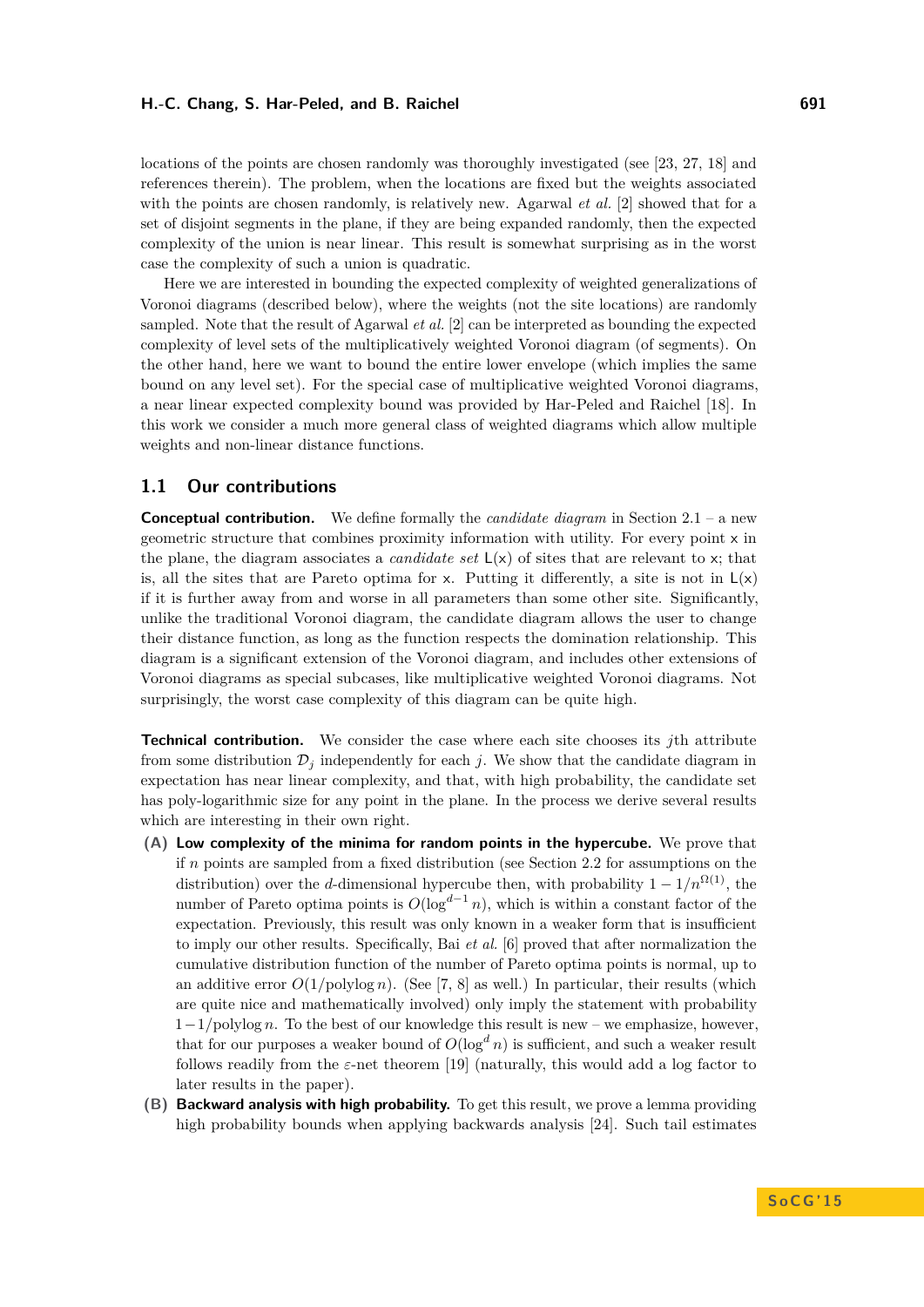are known in the context of randomized incremental algorithms [\[13,](#page-14-16) [9\]](#page-14-17), but our proof is arguably more direct and cleaner, and should be applicable to more cases. See Section [2.3](#page-5-1) and the full version of the paper [\[11\]](#page-14-0).

- **(C) Overlay of the** *k***th order Voronoi cells in randomized incremental construction.** We prove that the overlay of cells during a randomized incremental construction of the *k*th order Voronoi diagram is of complexity  $O(k^4 n \log n)$  (see Lemma [15\)](#page-12-0).
- **(D) Complexity of the candidate diagram.** Combining the above results carefully yields a near-linear upper bound on the complexity of the candidate diagram (see Theorem [17\)](#page-13-2).

**Outline.** In Section [2](#page-3-0) we formally define our problem and introduce some tools that will be used later on. Specifically, after some required preliminaries, we formally introduce the candidate diagram in Section [2.1.](#page-4-0) The sampling model used is described in detail in Section [2.2.](#page-5-0) In Section [2.3,](#page-5-1) we discuss backward analysis with high-probability bounds.

To bound the complexity of the candidate diagram (i.e., both the size of the planar partition and the total size of the associated candidate sets), in Section [3,](#page-6-0) we use the notion of *proxy set*. Defined formally in Section [3.1,](#page-6-1) it is (informally) an enlarged candidate set. Section [3.2](#page-7-0) bounds the size of the proxy set using backward analysis, both in expectation and with high probability. Section [3.3](#page-7-1) shows that mucking around with the proxy set is useful, by proving that the proxy set contains the candidate set, for any point in the plane.

In Section [4,](#page-8-0) we show that the diagram induced by the proxy sets can be interpreted as the arrangement formed by the overlay of cells during the randomized incremental construction of the *k*th order Voronoi diagram. To this end, Section [4.1](#page-8-1) defines the *k*th order Voronoi diagram, the *k environment* of a site, and states some basic properties of these entities. For our purposes, we need to bound the size of the conflict lists encountered during the randomized incremental construction, and this is done in Section [4.2](#page-10-0) using the Clarkson-Shor moment technique. Next, in Section [4.3,](#page-12-1) we bound the expected complexity of the proxy diagram.

In Section [5,](#page-13-3) we bound the expected size of the candidate set for any point in the plane. First, we analyze the number of staircase points of random point sets in hypercubes, and we use this bound to bound the size of the candidate set.

In Section [6,](#page-13-4) we put everything together, and prove our main result, showing the desired bound on the complexity of the candidate diagram.

In the full version of the paper [\[11\]](#page-14-0), we fill in the missing details for the results of Section [2.3,](#page-5-1) proving a high-probability bound for backward analysis.

# <span id="page-3-0"></span>**2 Problem definition and preliminaries**

Throughout, we assume the reader is familiar with standard computational geometry terms, such as arrangements [\[26\]](#page-14-18), vertical-decomposition [\[9\]](#page-14-17), etc. In the same vein, we assume that the variable *d*, the *dimension*, is a small constant and the *O* notation hides constants that are potentially exponential (or worse) in *d*.

A quantity is *bounded by*  $O(f)$  *with high probability* with respect to *n*, if for any large enough constant  $\gamma > 0$ , there is another constant *c* depending on  $\gamma$  such that the quantity is at most  $c \cdot f$  with probability at least  $1 - n^{-\gamma}$ . In other words, the bound holds for any sufficiently small polynomial error with the expense of a multiplicative constant factor on the size of the bound. When there's no danger of confusion, we sometimes write  $O_{\text{whp}}(f)$  for short.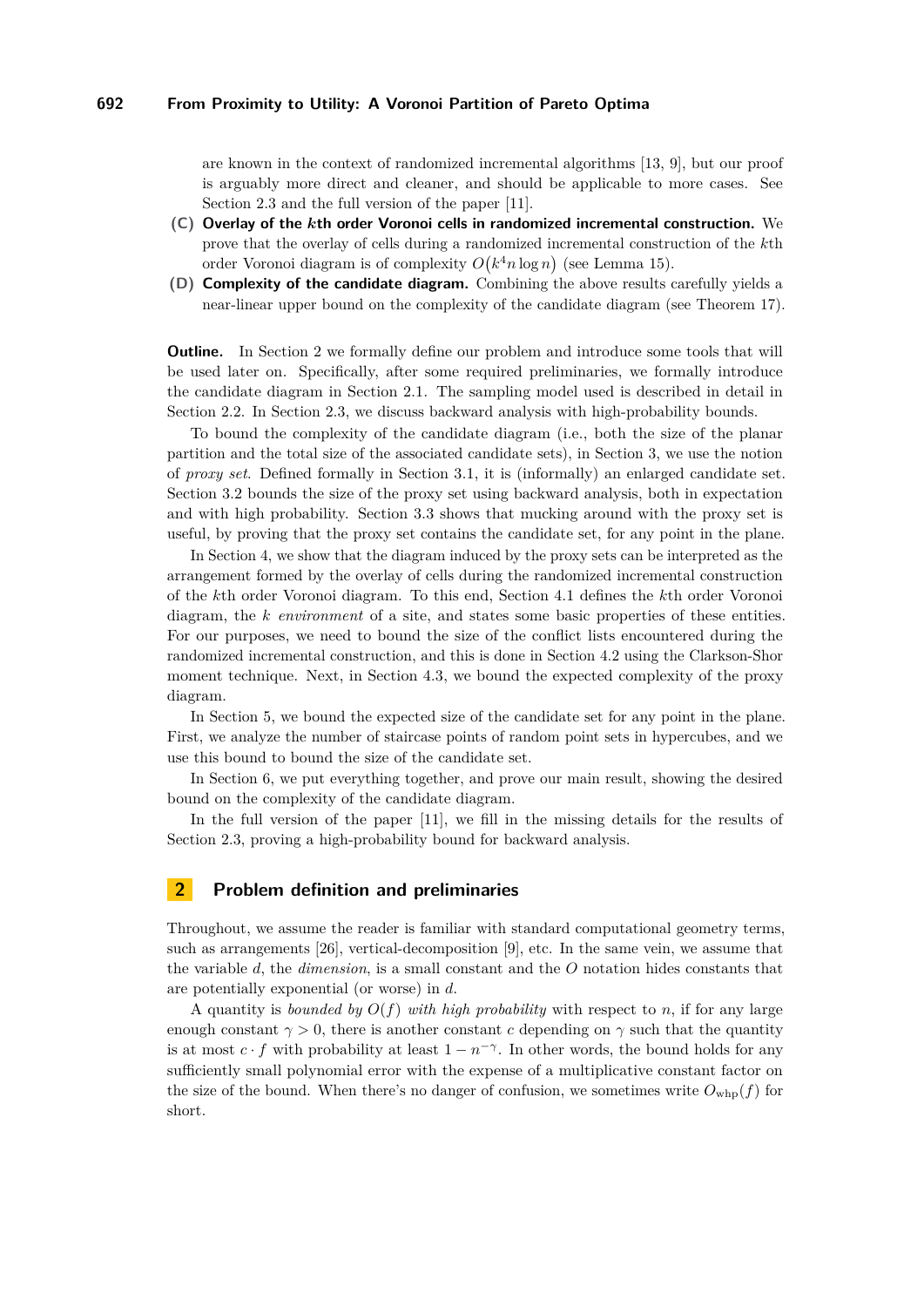**Definition 1.** Consider two points  $\mathbf{p} = (\mathbf{p}_1, \dots, \mathbf{p}_d)$  and  $\mathbf{q} = (\mathbf{q}_1, \dots, \mathbf{q}_d)$  in  $\mathbb{R}^d$ . The point  $p \text{ } dominates \text{ } q \text{ } (\text{denoted by } p \leq q) \text{ if } p_i \leq q_i \text{, for all } i.$ 

Given a point set  $P \subseteq \mathbb{R}^d$ , there are several terms for the subset of P that is not dominated, as discussed above, such as *Pareto optima* or *minima*. Here, we use the following term.

**Definition 2.** For a point set  $P \subseteq \mathbb{R}^d$ , a point  $p \in P$  is a *staircase point* of P if no other point of P dominates it. The set of all such points, denoted by (P), is the *staircase* of P.

Observe that for a finite point set P, the staircase  $\mathcal{F}_{\mathbf{A}}(P)$  is never empty.

## <span id="page-4-0"></span>**2.1 Formal definition of the candidate diagram**

Let  $S = \{s_1, \ldots, s_n\}$  be a set of *n* distinct *sites* in the plane. For each site s in S, there is an associated list  $\alpha = \langle a_1, \ldots, a_d \rangle$  of *d* real-valued attributes, each in the interval [0, 1]. When viewed as a point in the unit hypercube  $[0,1]^d$ , this list of attributes is the *parametric point* of the site s*<sup>i</sup>* . Specifically, a site is a point in the plane encoding a facility location, while the term *point* is used to refer to the (parametric) point encoding its attributes in  $\mathbb{R}^d$ .

**Preferences.** Fix a client location x in the plane. For each site, there are  $d+1$  associated variables for the client to consider. Specifically, the client distance to the site, and *d* additional attributes (e.g., prices of *d* different products) associated with the site. Conceptually, the goal of the client is to "pay" as little as possible by choosing the best site (e.g., minimize the overall cost of buying these *d* products together from a site, where the price of traveling the distance to the site is also taken into account).

<span id="page-4-1"></span>**Definition 3.** A client x has a *dominating preference* if for any two sites s, s' in the plane, with parametric points  $\alpha, \alpha' \in \mathbb{R}^d$  respectively, the client would prefer the site **s** over **s'** if  $\|\mathbf{x} - \mathbf{s}\| \leq \|\mathbf{x} - \mathbf{s}'\|$  and  $\alpha \leq \alpha'$  (that is,  $\alpha$  dominates  $\alpha'$ ).

Note that a client having a dominating preference does not identify a specific optimum site for the client, but rather a set of potential optimum sites. Specifically, given a client location x in the plane, let its distance to the *i*th site be  $\ell_i = ||x - s_i||$ . The set of sites the client might possibly use (assuming the client uses a dominating preference) are the staircase points of the set  $P(x) = \{(\alpha_1, \ell_1), \ldots, (\alpha_n, \ell_n)\}\$  (i.e., we are adding the distance to each site as an additional attribute of the site – this attribute depends on the location of  $x$ ). The set of sites realizing the staircase of  $P(x)$  (i.e., all the sites relevant to x) is the *candidate set*  $L(x)$  of x:

$$
\mathsf{L}(\mathsf{x}) = \left\{ \mathsf{s}_i \in \mathsf{S} \mid (\alpha_i, \ell_i) \text{ is a staircase point of } \mathsf{P}(\mathsf{x}) \text{ in } \mathbb{R}^{d+1} \right\}. \tag{1}
$$

The *candidate cell* of x is the set of all the points in the plane that have the same candidate set associated with them; that is,  $\{p \in \mathbb{R}^2 \mid L(p) = L(x)\}\.$  The decomposition of the plane into these cells is the *candidate diagram*.

Now, the client  $x$  has the candidate set  $L(x)$ , and it chooses some site (or potentially several sites) from  $L(x)$  that it might want to use. Note that the client might decide to use different sites for different acquisitions. As an example, consider the case when each site  $s_i$  is attached with weights  $\alpha_i = (a_{i,1}, a_{i,2})$ . If the client x has the preference of choosing the site with smallest value  $a_{i,1} \cdot \ell_i$  among all the sites, then this preference is a dominating preference, and therefore the client will choose one of the sites from the candidate list  $L(x)$ . (Observe that the preference function corresponds to the weighted Voronoi diagram with respect to the first coordinate of the weights.) Similarly, if the preference function is to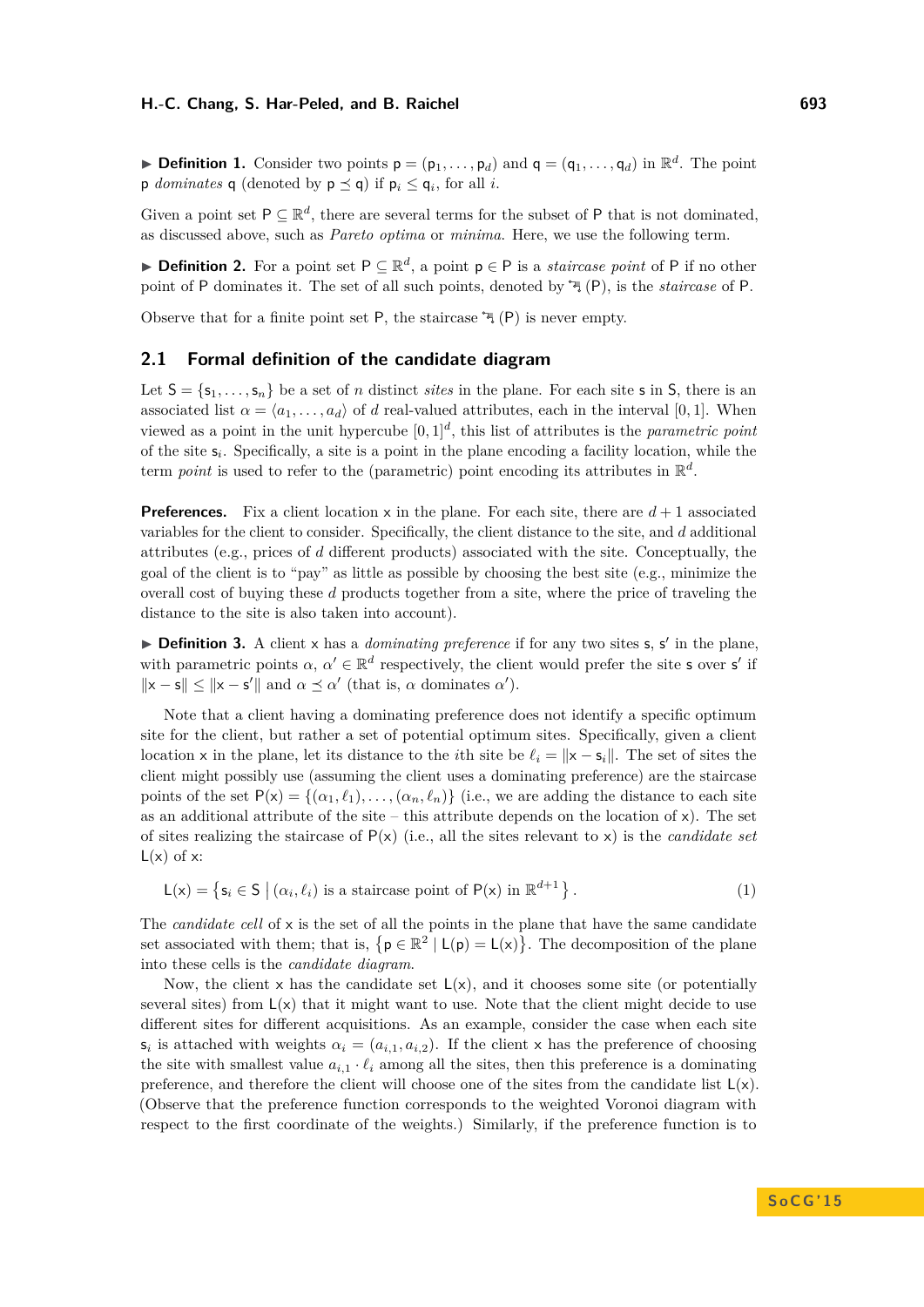choose the smallest value  $a_{i,1} \cdot \ell_i^2 + a_{i,2}$  among all the sites (which again is a dominating preference), then this corresponds to a power diagram of the sites.

**Complexity of the diagram.** The *complexity* of a planar arrangement is the total number of edges, faces, and vertices. A candidate diagram can be interpreted as a planar arrangement, and its complexity is defined analogously. The *space complexity* of the candidate diagram is the total amount of memory needed to store the diagram explicitly, and is bounded by the complexity of the candidate diagram together with the sum of the sizes of candidate sets over all the faces in the arrangement of the diagram (which is potentially larger by a factor of *n*, the number of sites). Note, that the space complexity is a somewhat naïve upper bound, as using persistent data-structures might significantly reduce the space needed to store the candidate lists.

<span id="page-5-2"></span>▶ **Lemma 4** (For proof see [\[11\]](#page-14-0)). *Given n sites in the plane, the complexity of the candidate* diagram of the sites is  $O(n^4)$ . The space complexity of the candidate diagram of the sites is  $\Omega(n^2)$  and  $O(n^5)$ .

We leave the question of closing the gap in the bounds of Lemma [4](#page-5-2) as an open problem for further research.

## <span id="page-5-0"></span>**2.2 Sampling model**

Fortunately, the situation changes when randomization is involved. Let S be a set of *n* sites in the plane. For each site  $s \in S$ , a parametric point  $\alpha = (\alpha_1, \dots, \alpha_d)$  is sampled independently from  $[0,1]^d$ , with the following constraint: each coordinate  $\alpha_i$  is sampled from a (continuous) distribution  $\mathcal{D}_i$ , independently for each coordinate. In particular, the sorted order of the *n* parametric points by a specific coordinate yields a uniform random permutation (for the sake of simplicity of exposition we assume that all the values sampled are distinct).

Our main result shows that, under the above assumptions, both the complexity and the space complexity of the candidate diagram is near-linear in expectation – see Theorem [17](#page-13-2) for the exact statement.

## <span id="page-5-1"></span>**2.3 A short detour into backward analysis**

*Randomized incremental construction* is a powerful technique used by geometric algorithms. Here, one is given a set of elements S (e.g., segments in the plane), and one is interested in computing some structure induced by these elements (e.g., the vertical decomposition formed by the segments). To this end, one computes a random permutation  $\Pi = \langle s_1, \ldots, s_n \rangle$ of the elements of  $S$ , and in the *i*th iteration one computes the structure  $V_i$  induced by the *i*th prefix  $\Pi_i = \langle \mathsf{s}_1, \ldots, \mathsf{s}_i \rangle$  of  $\Pi$ , by inserting the *i*th element  $\mathsf{s}_i$  into  $V_{i-1}$  and updating it so it becomes  $V_i$  (e.g., split all the vertical trapezoids of  $V_{i-1}$  that intersect  $s_i$ , and merge together adjacent trapezoids with the same floor and ceiling).

In *backward analysis* one is interested in computing the probability that a specific object that exists in  $V_i$  was actually created in the *i*th iteration (e.g., a specific vertical trapezoid in the vertical decomposition  $V_i$ ). If the object of interest is defined by at most *b* elements of  $\Pi_i$ , for some constant *b*, then the desired quantity is the probability that  $s_i$  is one of these defining elements, which is at most *b/i*. In some cases, the sum of these probabilities, over the *n* iterations, count the number of times certain events happen during the incremental construction. However, this yields only a bound in expectation. For a high probability bound, one can not apply this argument directly, as there is a subtle dependency leakage between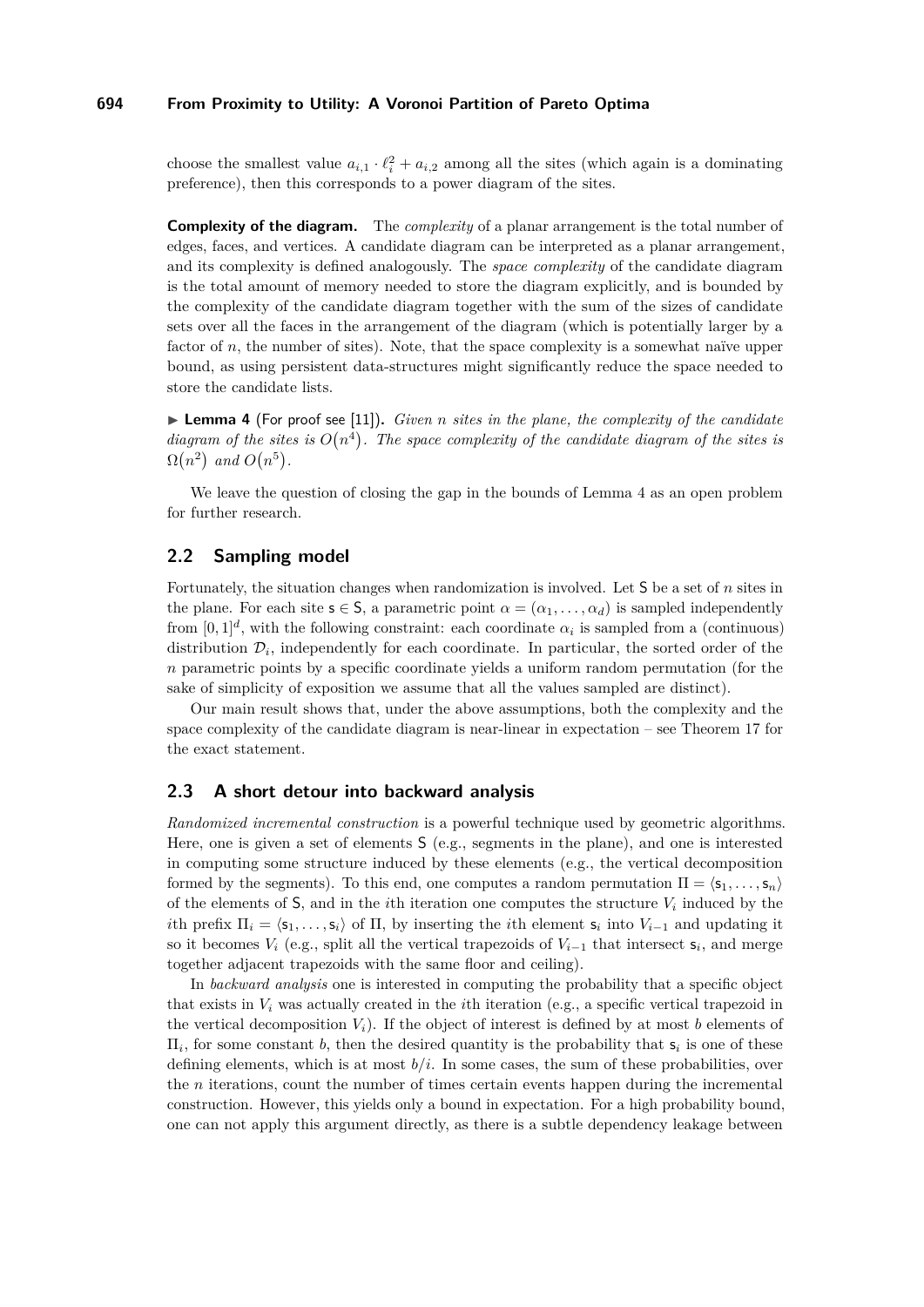the corresponding indicator variables involved between different iterations. (Without going into a detailed example, this is because the defining sets of the objects of interest can have different sizes, and these sizes depend on which elements were used in the permutation in earlier iterations.)

Let P be a set of *n* elements. A *property*  $\mathcal P$  of P is a function that maps any subset X of P to a subset  $\mathcal{P}(X)$  of X.

Intuitively the elements in  $\mathcal{P}(X)$  have some desired property with respect to X (for example, let X be a set of points in the plane, then  $\mathcal{P}(X)$  may be those points in X who lie on the convex hull of  $X$ ). The following corollary (see full version of the paper for details [\[11\]](#page-14-0)) provides a high probability bound for backward analysis, and while the proof is an easy application of the Chernoff inequality, it nevertheless significantly simplifies some classical results on randomized incremental construction algorithms. See the full version of the paper [\[11\]](#page-14-0) for a more detailed discussion and a proof.

<span id="page-6-2"></span>▶ **Corollary 5.** Let P be a set of *n* elements,  $c > 1$  and  $k \ge 1$  prespecified numbers, and *let* P(X) *be a property defined over any subset* X ⊆ P*. Now, consider a uniform random permutation*  $\langle p_1, \ldots, p_n \rangle$  *of* P*, and let*  $P_i = \{p_1, \ldots, p_i\}$ *. Furthermore, assume that, for all i, we have, with probability at least*  $1 - n^{-c}$ , that  $|\mathcal{P}(\mathsf{P}_i)| \leq k$ *. Let*  $X_i$  *be the indicator variable of the event*  $p_i \in \mathcal{P}(P_i)$ *. Then, for any constant*  $\gamma \geq 2e$ *, we have* 

$$
\Pr\left[\sum_{i=1}^n X_i > \gamma \cdot (2k \ln n)\right] \le n^{-\gamma k} + n^{-c}.
$$

*(If for all*  $X ⊆ P$  *we have that*  $|P(X)| ≤ k$ *, then the additional error term*  $n^{-c}$  *is not necessary.*)

# <span id="page-6-0"></span>**3 The proxy set**

Providing a reasonable bound on the complexity of the candidate diagram directly seems challenging. Therefore, we instead define for each point  $x$  in the plane a slightly different set, called the *proxy set*. First we prove that the proxy set for each point in the plane has small size (see Lemma [7](#page-7-2) below); then we prove that, with high probability, the proxy set of x contains the candidate set of  $x$  for all points  $x$  in the plane simultaneously (see Lemma [9](#page-7-3)) below).

# <span id="page-6-1"></span>**3.1 Definitions**

As before, the input is a set of sites S. For each site  $s \in S$ , we randomly pick a parametric point  $\alpha \in [0,1]^d$  according to the sampling method described in Section [2.2.](#page-5-0)

**Volume ordering.** Given a point  $p = (p_1, \ldots, p_d)$  in  $[0, 1]^d$ , the *point volume*  $pv(p)$  of point **p** is defined to be  $p_1p_2 \cdots p_d$ ; that is, the volume of the hyperrectangle with **p** and the origin as a pair of opposite corners. When p is specifically the associated parametric point of an input site s, we refer to the point volume of p as the *parametric volume* of s. Observe that if point  $p$  dominates another point  $q$  then  $p$  must have smaller point volume (i.e.,  $p$  lies in the hyperrectangle defined by q).

The *volume ordering* of sites in **S** is a permutation  $\langle s_1, \ldots, s_n \rangle$  ordered by increasing parametric volume of the sites; that is,  $pv(\alpha_1) \leq pv(\alpha_2) \leq ... \leq pv(\alpha_n)$ , where  $\alpha_i$  is the parametric point of  $s_i$ . If  $\alpha_i$  dominates  $\alpha_j$  then  $s_i$  precedes  $s_j$  in the volume ordering. So if we add the sites in volume ordering, then when we add the *i*th site s*<sup>i</sup>* we can ignore all later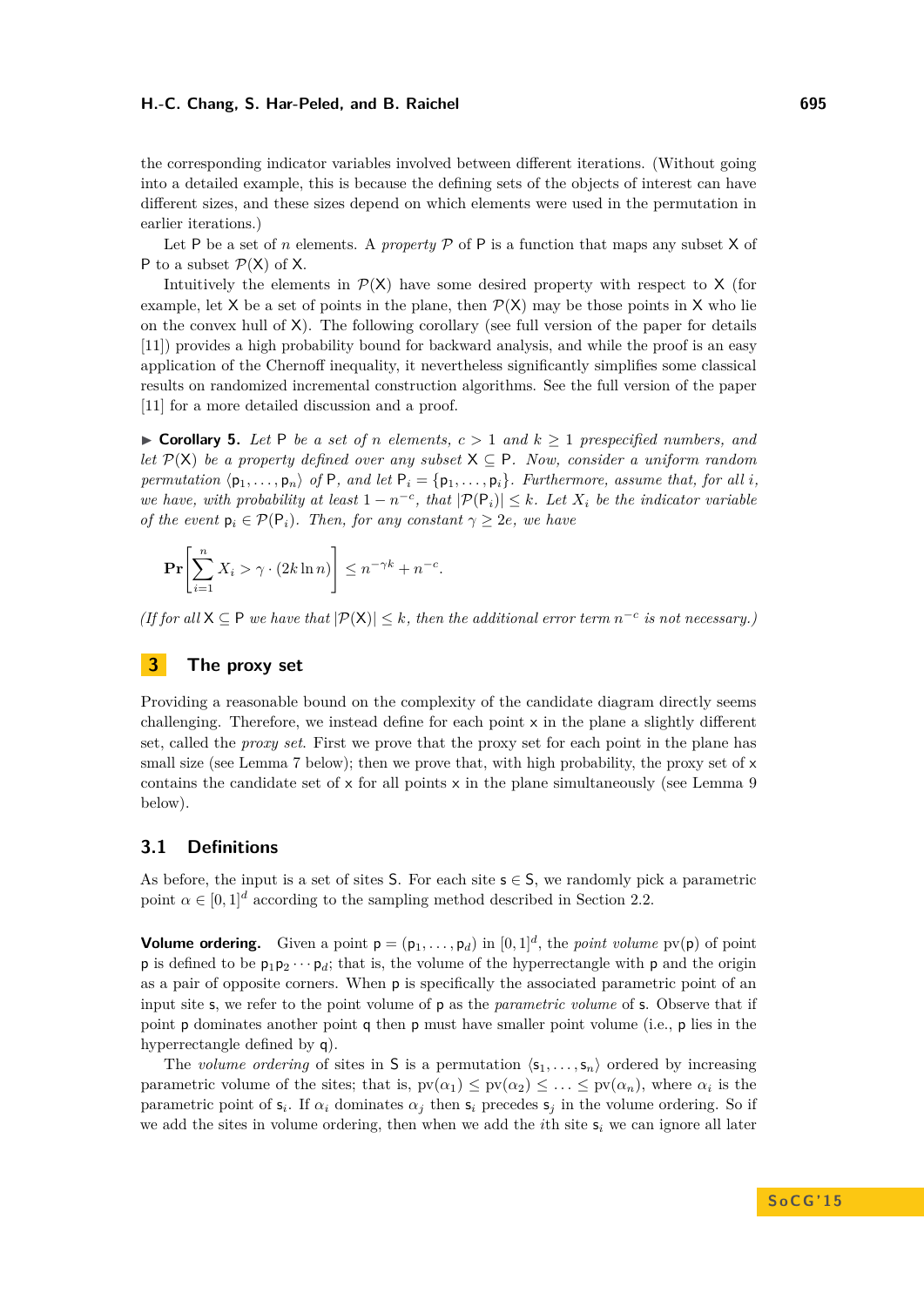sites when determining its region of influence – that is, the region of points whose candidate set  $s_i$  belongs to – as no later sites can have their parametric point dominate the one of  $s_i$ .

**k nearest neighbors.** For a set of sites S and a point x in the plane, let  $d_k(x, S)$  denote the *kth nearest neighbor distance* to x in S; that is, the *k*th smallest value in the multiset  $\{|x - s| \mid s \in S\}$ . The *k nearest neighbors* to x in S is the set  $N_k(x, S) = \{s \in S \mid ||x - s|| \leq \frac{1}{k}$  $d_k(x, S)$ .

**Definition 6.** Let S be a set of sites in the plane, and let  $V(S) = \langle s_1, \ldots, s_n \rangle$  be the volume ordering of S. Let  $S_i$  denote the underlying set of the *i*th prefix  $\langle s_1, \ldots, s_i \rangle$  of  $V(S)$ . For a parameter *k* and a point x in the plane, the *kth proxy set* of x is the set of sites  $C_k(x, S) = \bigcup_{i=1}^n \mathsf{N}_k(x, S_i)$ , In words, site s is in  $C_k(x, S)$  if it is one of the *k* nearest neighbors to point  $x$  in some prefix of the volume ordering  $V(S)$ .

## <span id="page-7-0"></span>**3.2 Bounding the size of the proxy set**

The desired bound now follows by using backward analysis and Corollary [5.](#page-6-2)

<span id="page-7-2"></span>**Lemma 7.** Let S be a set of *n* sites in the plane, and let  $k \geq 1$  be a fixed parameter. Then *we have*  $|C_k(x, S)| = O_{whp}(k \log n)$  *simultaneously for all points* x *in the plane.* 

**Proof.** Fix a point x in the plane. A site **s** gets added to the proxy set  $C_k(x, S)$  if site **s** is one of the *k* nearest neighbors of x among the underlying set S*<sup>i</sup>* of some prefix of the volume ordering of S. Therefore a direct application of Corollary [5](#page-6-2) implies (by setting  $\mathcal{P}(S_i)$ ) to be  $N_k(x, S_i)$ , with high probability, that  $|C_k(x, S)| = O(k \log n)$ .

Furthermore, this holds for all points in the plane simultaneously. Indeed, consider the arrangement determined by the  $\binom{n}{2}$  bisectors formed by all the pairs of sites in S. This arrangement is a simple planar map with  $O(n^4)$  vertices and  $O(n^4)$  faces. Observe that within each face the proxy set cannot change since all points in this face have the same ordering of their distances to the sites in S. Therefore, picking a representative point from each of these  $O(n^4)$  faces, applying the high probability bound to each one of them, and then applying the union bound implies the claim.

## <span id="page-7-1"></span>**3.3 The proxy set contains the candidate set**

The following corollary is implied by a careful (but straightforward) integration argument (see full version [\[11\]](#page-14-0)).

<span id="page-7-4"></span>► **Corollary 8.** Let  $F_d(\Delta)$  be the total measure of the points  $p \in [0,1]^d$ , such that the point *volume*  $\text{pv}(p)$  *is at most*  $\Delta$ *. Then for*  $\Delta \geq (\log n)/n$  *we have*  $F_d(\Delta) = \Theta(\Delta \log^{d-1} n)$ *; in particular,*  $F_d(\log n/n) = \Theta((\log^d n)/n)$ .

<span id="page-7-3"></span>**Lemma 9.** *Let* S *be a set of n sites in the plane, and let*  $k = \Theta(\log^d n)$  *be a fixed parameter. For all points* x *in the plane, we have that*  $L(x) \subseteq C_k(x, S)$ *, and this holds with high probability.* 

**Proof.** Fix a point x in the plane, and let  $s_i$  be any site *not* in  $C_k(x, S)$ , and let  $\alpha_i$  be the associated parametric point. We claim that, with high probability, the site  $s_i$  is dominated by some other site which is closer to x, and hence by the definition of dominating preference (Definition [3\)](#page-4-1),  $s_i$  cannot be a site used by x (and thus  $s_i \notin L(x)$ ). Taking the union bound over all sites not in  $C_k(x, S)$  then implies this claim.

By Corollary [8,](#page-7-4) the total measure of the points in  $[0,1]^d$  with point volume at most  $\Delta = \log n/n$  is  $\Theta((\log^d n)/n)$ . As such, by Chernoff's inequality, with high probability, there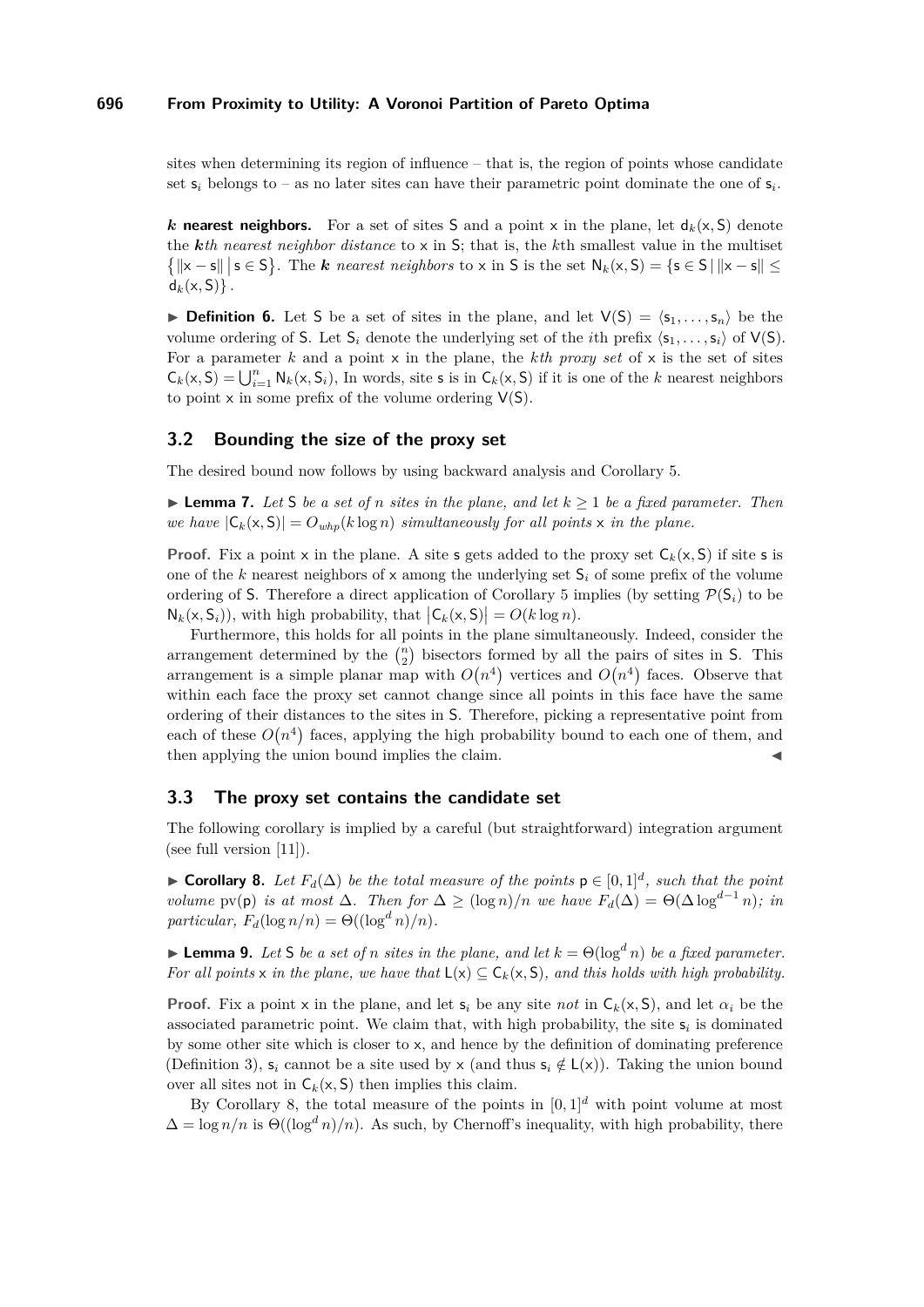are  $K = O(\log^d n)$  sites in S such that their parametric points have point volume smaller than  $\Delta$ . In particular, by choosing *k* to be sufficiently large (i.e.,  $k > K$ ), the underlying set S*<sup>k</sup>* of the *k*th prefix of the volume ordering of S will contain all these small point volume sites, and since  $S_k \subseteq C_k(x, S)$ , so will  $C_k(x, S)$ . Therefore, from this point on, we will assume that  $s_i \notin C_k(x, S)$  and  $\Delta_i = pv(\alpha_i) = \Omega(\log n/n)$ .

Now any site **s** with smaller parametric volume than  $s_i$  is in the (unordered) prefix  $S_i$ . In particular, the *k* nearest neighbors  $N_k(x, S_i)$  of x in  $S_i$  all have smaller parametric volume than  $s_i$ . Hence  $C_k(x, S)$  contains *k* points all of which have smaller parametric volume than s*i* , and which are closer to x. Therefore, the claim will be implied if one of these *k* points dominates s*<sup>i</sup>* .

The probability of a site s (that is closer to x than s*i*) with parametric point  $\alpha$  to dominate  $s_i$  is the probability that  $\alpha \preceq$  $\alpha_i$  given that  $\alpha \in F$ , where  $F = \{\alpha \in [0,1]^d \mid \text{pv}(\alpha) \leq \Delta_i\}.$ By Corollary [8,](#page-7-4) we have  $vol(F) = F_d(\Delta_i) = \Theta(\Delta_i \log^{d-1} n)$ . The probability that a random parametric point in  $[0, 1]^d$ dominates  $\alpha_i$  is exactly  $\Delta_i = \text{pv}(\alpha_i)$ , and as such the desired probability  $\Pr[\alpha \leq \alpha_i \mid \alpha \in F]$  is equal to  $\Delta_i/F_d(\Delta_i)$ , which is  $O(1/\log^{d-1} n)$ . This is depicted in the figure on the right the probability of a random point picked uniformly from the



region *F* under the curve  $y = \Delta_i/x$ , induced by  $s_i$ , to fall in the rectangle *R*.

As the parametric point of each one of the *k* points in  $N_k(x, S_i)$  has equal probability to be anywhere in *F*, this implies the expected number of points in  $N_k(x, S_i)$  which dominate  $s_i$ is  $\Pr[\alpha \leq \alpha_i \mid \alpha \in F] \cdot k = \Theta(\log n)$ . Therefore by making *k* sufficiently large, Chernoff's inequality implies the desired result.

It follows that this holds, for all points in the plane simultaneously, by following the argument used in the proof of Lemma [7.](#page-7-2)

## <span id="page-8-0"></span>**4 Bounding the complexity of the** *k***th order proxy diagram**

The *kth proxy cell* of x is the set of all the points in the plane that have the same *k*th proxy set associated with them; that is,  $\{p \in \mathbb{R}^2 \mid C_k(p, S) = C_k(x, S)\}$ . The decomposition of the plane into these faces is the *kth order proxy diagram*. In this section, our goal is to prove that the expected total diagram complexity of the *k*th order proxy diagram is  $O(k^4 n \log n)$ . To this end, we bound the complexity by relating it to the overlay of star-polygons that rise out of the *k*th order Voronoi diagram.

# <span id="page-8-1"></span>**4.1 Preliminaries**

#### **4.1.1 The** *k***th order Voronoi diagram**

Let S be a set of *n* sites in the plane. The *kth order Voronoi diagram* of S is a partition of the plane into faces such that each cell is the locus of points which have the same set of *k* nearest sites of S (the internal ordering of these *k* sites, by distance to the query point, may vary within the cell). It is well known that the worst case complexity of this diagram is  $\Theta(k(n-k))$  (see [\[4,](#page-13-5) Section 6.5]).

**Environments and overlays.** For a site s in S and a constant *k*, the *k environment* of s, denoted by  $env_k(s, S)$ , is the set of all the points in the plane such that s is one of their *k* nearest neighbors in S; that is,  $env_k(s, S) = \{x \in \mathbb{R}^2 \mid s \in N_k(x, S)\}\.$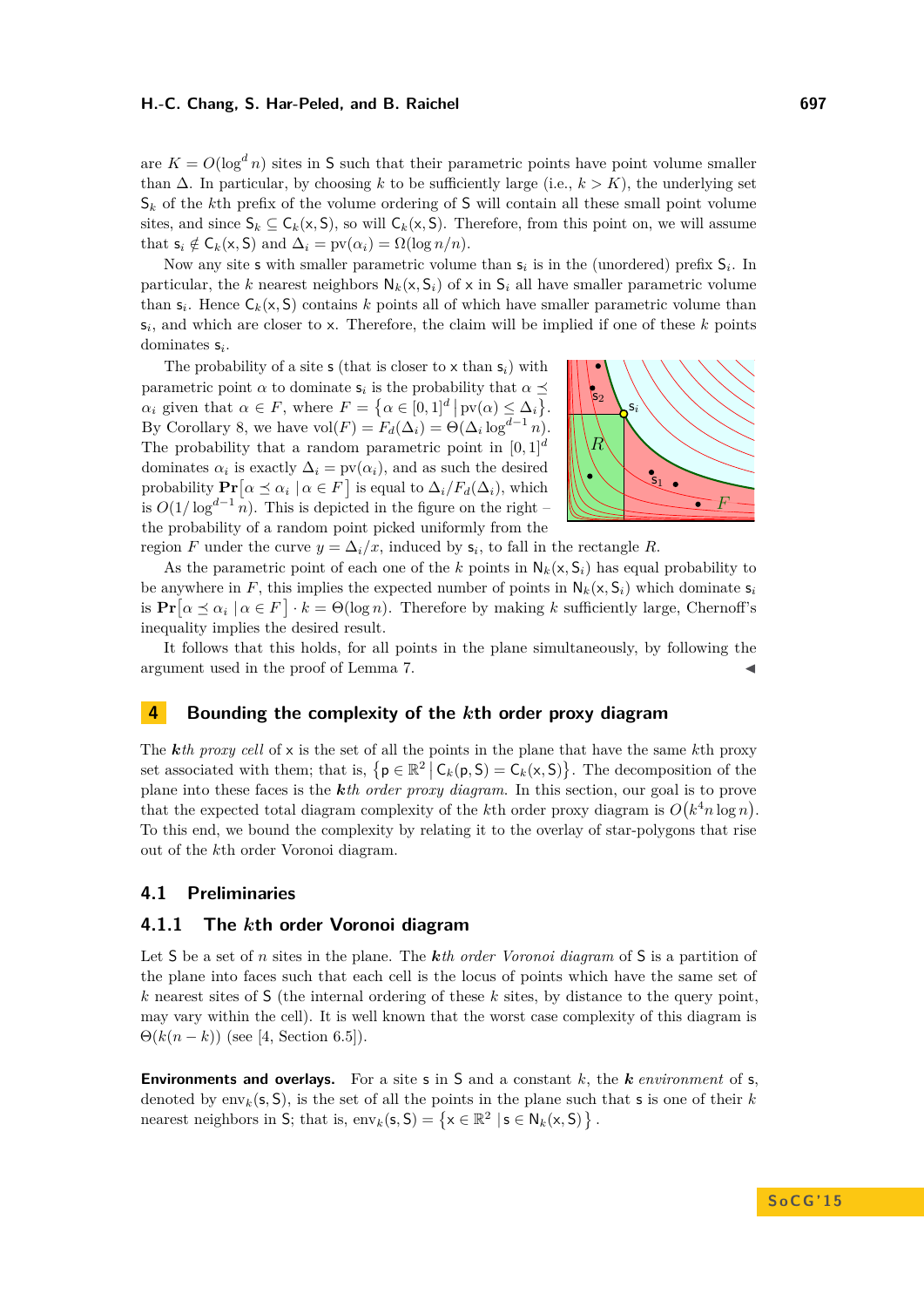See Figure [1](#page-9-0) for an example how this environment looks like for different values of *k*. One can view the *k* environment of s as the union of the *k*th order Voronoi cells which have s as one of the *k* nearest sites. Observe that the overlay of the polygons  $env_k(s_1, S), \ldots, env_k(s_n, S)$  produces the *k*th order Voronoi diagram of  $S$ . Indeed, for any point  $x$  in the plane, if  $s$  is one of  $x$ 's *k* nearest sites, then by definition x is covered by  $env_k(s, S)$ ; and conversely if x is covered by  $env_k(s, S)$  then s is one of x's k nearest neighbors. It is also known that each *k* environment of a site is a star-shaped polygon; this was previously observed by Aurenhammer and Schwarzkopf [\[5\]](#page-14-19).

<span id="page-9-0"></span>



Going back to our original problem, let *k* be a fixed constant, and let  $V(S) = \langle s_1, \ldots, s_n \rangle$ be the volume ordering of S. As usual, we use  $S_i$  to denote the unordered *i*th prefix of  $V(S)$ . Let  $env_i := env_k(s_i, S_i)$ , that is, the union of all the cells in the *k*th order Voronoi diagram of  $S_i$  where  $s_i$  is one of the *k* nearest neighbors.

 $\triangleright$  **Observation 10.** The arrangement determined by the overlay of the polygons  $env_1, \ldots, env_n$ *is the kth order proxy diagram of* S*.*

# **4.1.2 Arrangements of planes and lines**

One can interpret the  $k$ <sup>th</sup> order Voronoi diagram in terms of an arrangement of planes in  $\mathbb{R}^3$ . Specifically, "lift" each site to the paraboloid  $(x, y, -(x^2 + y^2))$ . Consider the arrangement of planes H tangent to the paraboloid at the lifted locations of the sites. A point on the union of these planes is of *level k* if there are exactly *k* planes strictly below it. The *k-level* is the closure of the set of points of level  $k$ <sup>[3](#page-9-1)</sup>. (For any set of *n* hyperplanes in  $\mathbb{R}^d$ , one can define *k*-levels of arrangement of hyperplanes analogously.) Consider a point x in the *xy*-plane. The decreasing *z*-ordering of the planes vertically below x is the same as the ordering, by decreasing distance from x, to the corresponding sites. Hence, let  $E_k(H)$  denote the set of edges in the arrangement H on the *k*-level, where an edge is a maximal portion of the *k*-level that lies on the intersection of two planes (induced by two sites). Then the projection of the edges in E*k*−1(H) onto the *xy*-plane results in the edges of the *k*th order Voronoi diagram. When there is no risk of confusion, we also use  $E_k(S)$  to denote the set of edges in  $E_k(H)$ , where H is obtained by lifting the sites in S to the paraboloid and taking the tangential planes, as described above.

We need the notion of *k*-levels of arrangement of lines as well. For a set of lines *L* in the plane, let  $E_k(L)$  denote the set of edges in the arrangement of *L* on the *k*-level.

<span id="page-9-2"></span> $\blacktriangleright$  **Lemma 11** (For proof see [\[11\]](#page-14-0)). Let L be a set of *n* lines in general position in the plane. *Fix any arbitrary insertion ordering of the lines in L, and let m be the total number of distinct vertices on the k-level of the arrangement of L seen over all iterations of this insertion process.* We have  $m = O(nk)$ .

<span id="page-9-1"></span><sup>&</sup>lt;sup>3</sup> The lifting of the sites to the paraboloid  $z = -(x^2 + y^2)$  is done so that the definition of the *k*-level coincide with the standard definition.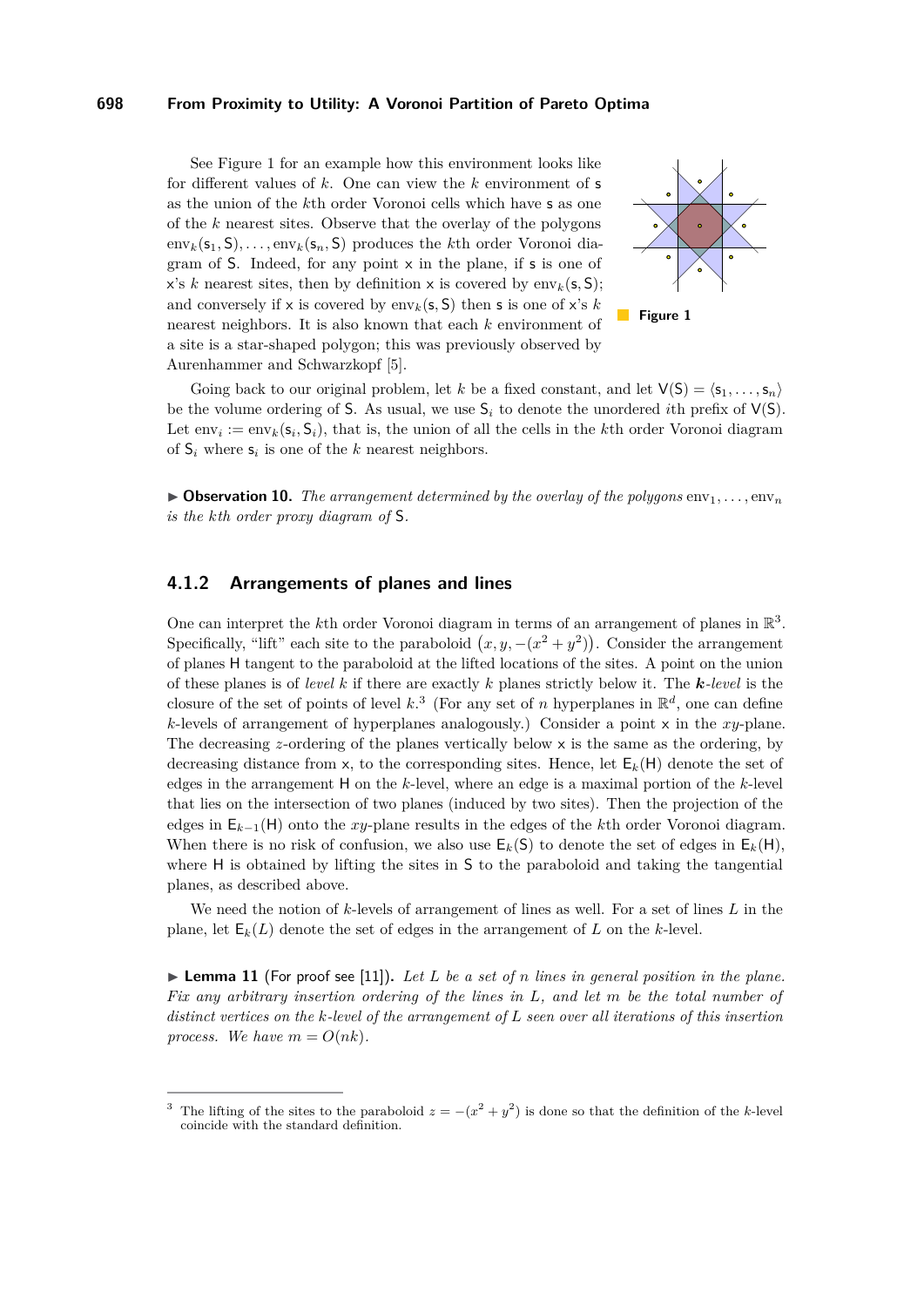## <span id="page-10-0"></span>**4.2 Bounding the size of the below conflict-lists**

# **4.2.1 The below conflict lists**

Let H be a set of *n* planes in general position in  $\mathbb{R}^3$ . (For example, in the setting of the *k*th order Voronoi diagram, H is the set of planes that are tangent to the paraboloid at the lifted locations of the sites.) For any subset  $R \subseteq H$ , let  $V_k(R)$  denote the vertices on the *k*-level of the arrangement of R. Similarly, let  $\mathsf{V}_{\leq k}(\mathsf{R}) = \bigcup_{i=0}^{k} \mathsf{V}_{k}(\mathsf{R})$  be the set of vertices of level at most *k* in the arrangement of R, and let  $E_{\leq k}(R)$  be the set of edges of level at most *k* in the arrangement of R. For a vertex  $v$  in the arrangement of R, the *below conflict list*  $B(v)$  of  $v$  is the set of those planes in H that lie strictly below *v*; denote  $\mathbf{b}_v$  to be  $|\mathbf{B}(v)|$ . For an edge *e* in the arrangement of R, the *below conflict list* B(*e*) of *e* is the set of planes of H which lie below *e* (i.e., there is at least one point on *e* that lies above such a plane); denote b*<sup>e</sup>* to be  $|B(e)|$ . Our purpose here is to bound the quantities  $\mathbf{E}\left[\sum_{v\in V_{\leq k}(R)} \mathbf{b}_v\right]$  and  $\mathbf{E}\left[\sum_{e\in \mathsf{E}_{\leq k}(R)} \mathbf{b}_e\right]$ .

#### **4.2.2 The Clarkson-Shor technique**

In the following, we use the Clarkson-Shor technique [\[14\]](#page-14-20), stated here without proof (see [\[17\]](#page-14-21) for details). Specifically, let S be a set of elements such that any subset  $R \subset S$  defines a corresponding set of objects  $\mathcal{T}(R)$  (e.g., S is a set of planes and any subset  $R \subseteq S$  induces a set of vertices in the arrangement of planes R). Each potential object,  $\tau$ , has a defining set and a stopping set. The *defining set*,  $D(\tau)$ , is a subset of S that must appear in R in order for the object to be present in  $\mathcal{T}(\mathsf{R})$ . We require that the defining set has at most a constant size for every object. The *stopping set*,  $\kappa(\tau)$ , is a subset of S such that if any of its member appear in R then  $\tau$  is not present in  $\mathcal{T}(R)$ . We also naturally require that  $\kappa(\tau) \cap D(\tau) = \emptyset$ for all object  $\tau$ . Surprisingly, this already implies the following.

<span id="page-10-2"></span> $\triangleright$  **Theorem 12** (Bounded Moments [\[14\]](#page-14-20)). *Using the above notation, let* S *be a set of n elements,* and let R be a random sample of size r from S. Let  $f(\cdot)$  be a polynomially bounded function  $^4$  $^4$ . We have that  $\mathbf{E}\left[\sum_{\tau \in \mathcal{T}(\mathsf{R})} f(|\kappa(\tau)|)\right] = O\left(\mathbf{E}\left[|\mathcal{T}(\mathsf{R})|\right] f(n/r)\right)$ , where the expectation is taken *over random sample* R*.*

## **4.2.3 Bounding the below conflict-lists**

**The technical challenge.** The proof of the next lemma is technically interesting as it does not follow in a straightforward fashion from the Clarkson-Shor technique. Indeed, the below conflict list is *not* the standard conflict list. Specifically, the decision whether a vertex *v* in the arrangement of R is of level at most  $k$  is a "global" decision of R, and as such the defining set of this vertex is neither of constant size, nor unique, as required to use the Clarkson-Shor technique. If this was the only issue, the extension by Agarwal *et al.* [\[3\]](#page-13-6) could handle this situation. However it is even worse: a plane  $h \in H \setminus R$  that is below a vertex  $v \in V_{\leq k}(R)$  is not necessarily conflicting with *v* (i.e., in the stopping set of *v*) – as its addition to R will not necessarily remove *v* from  $\mathsf{V}_{\leq k}(\mathsf{R} \cup \{h\})$ .

**The solution.** Since the standard technique fails in this case, we need to perform our argument somehow indirectly. Specifically, we use a second random sample and then deploy the Clarkson-Shor technique on this smaller sample – this is reminiscent of the proof bounding

<span id="page-10-1"></span><sup>&</sup>lt;sup>4</sup> A function *f* is *polynomially bounded*, if (i) *f* is monotonically increasing, and (ii)  $f(n) = n^{O(1)}$ .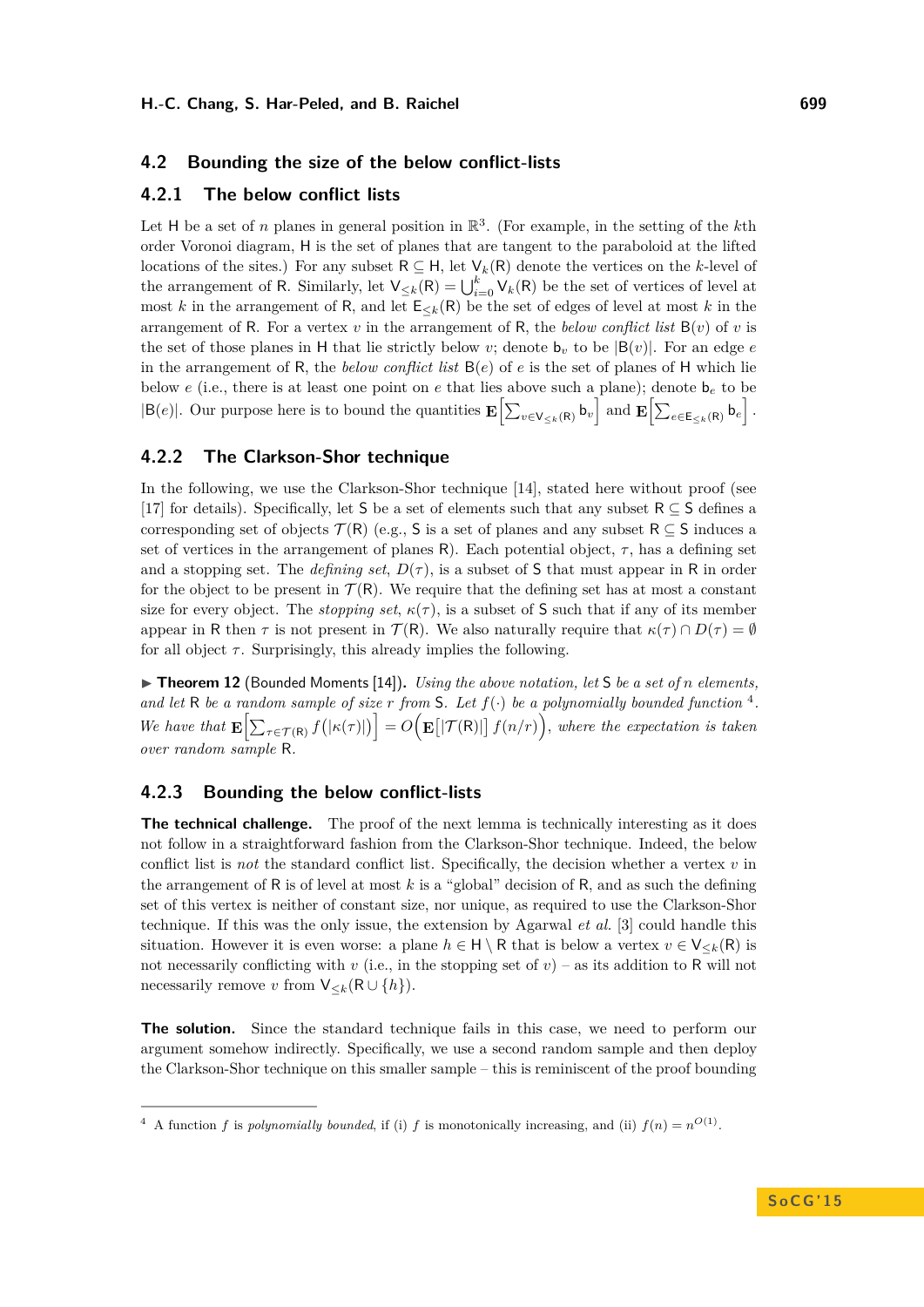the size of  $V_{\leq k}(H)$  by Clarkson-Shor [\[14\]](#page-14-20), and the proof of the exponential decay lemma of Chazelle and Friedman [\[12\]](#page-14-22).

▶ **Lemma 13.** *Let k be a fixed constant, and let* R *be a random sample (without replacement) of size r from a set of*  $H$  *of n planes in*  $\mathbb{R}^3$ *, we have*  $\mathbf{E}\left[\sum_{v \in V_{\le k}(\mathsf{R})} \mathsf{b}_v\right] = O(nk^3)$ *.* 

**Proof.** From the sake of simplicity of exposition, let us assume that the sampling here is done by picking every element into the random sample R with probability *r/n*. Doing the computations below using sampling without replacement (so we get the exact size) requires modifying the calculations so that the probabilities are stated using binomial coefficients – this makes the calculation messier, but the results remain the same. See [\[25\]](#page-14-23) for further discussion of this minor issue.

So, fix a sample R and sample each plane in R, with probability  $1/k$ , to be in R'. Let us consider the probability that a vertex  $v \in V_{\leq k}(R)$  ends up on the lower envelope of R'. A lower bound can be achieved by the standard argument of Clarkson-Shor. Specifically, if a vertex  $v$  is on the lower envelope then its three defining planes must be in  $R'$  and moreover as  $v \in V_{\leq k}(R)$  by definition there are at most *k* planes below it that must not be in R'. So let  $X_v$  be an indicator variable for whether *v* appears on the lower envelope of  $\mathsf{R}'$ , we then have

$$
\mathbf{E}_{\mathsf{R}'}[X_v \mid \mathsf{R}] \ge \frac{1}{k^3} (1 - 1/k)^k \ge \frac{1}{e^2 k^3}.
$$

Observe that

<span id="page-11-0"></span>
$$
\mathbf{E}_{\mathsf{R}'}\Big[\sum_{v\in\mathsf{V}_0(\mathsf{R}')} \mathsf{b}_v\Big] = \mathbf{E}_{\mathsf{R}}\Big[\mathbf{E}_{\mathsf{R}'}\Big[\sum_{v\in\mathsf{V}_0(\mathsf{R}')} \mathsf{b}_v \Big| \mathsf{R}\Big]\Big] = \mathbf{E}_{\mathsf{R}}\Big[\mathbf{E}_{\mathsf{R}'}\Big[\sum_{v\in\mathsf{V}_{\leq k}(\mathsf{R})} X_v \mathsf{b}_v \Big| \mathsf{R}\Big]\Big].\tag{2}
$$

Fixing the value of R, the lower bound above implies

$$
\mathbf{E}_{\mathsf{R}'}\Big[\sum_{v\in\mathsf{V}_{\leq k}(\mathsf{R})}X_v\mathsf{b}_v\Big|\mathsf{R}\Big] = \sum_{v\in\mathsf{V}_{\leq k}(\mathsf{R})}\mathbf{E}_{\mathsf{R}'}\Big[X_v\mathsf{b}_v\Big|\mathsf{R}\Big] = \sum_{v\in\mathsf{V}_{\leq k}(\mathsf{R})}\mathsf{b}_v\mathbf{E}_{\mathsf{R}'}\Big[X_v\Big|\mathsf{R}\Big]
$$

$$
\geq \sum_{v\in\mathsf{V}_{\leq k}(\mathsf{R})}\frac{\mathsf{b}_v}{e^2k^3},
$$

by linearity of expectations and as  $\mathbf{b}_v$  is a constant for *v*. Plugging this into Eq. [\(2\)](#page-11-0), we have

<span id="page-11-1"></span>
$$
\mu = \mathbf{E}_{\mathsf{R}'} \left[ \sum_{v \in \mathsf{V}_0(\mathsf{R}')} \mathsf{b}_v \right] \ge \mathbf{E}_{\mathsf{R}} \left[ \sum_{v \in \mathsf{V}_{\le k}(\mathsf{R})} \frac{\mathsf{b}_v}{e^2 k^3} \right] = \frac{1}{e^2 k^3} \mathbf{E}_{\mathsf{R}} \left[ \sum_{v \in \mathsf{V}_{\le k}(\mathsf{R})} \mathsf{b}_v \right]. \tag{3}
$$

Observe that  $R'$  is a random sample of  $R$  which by itself is a random sample of  $H$ . As such, one can interpret R' as a direct random sample of H. The lower envelope of a set of planes has linear complexity, and for a vertex  $v$  on the lower envelope of  $\mathsf{R}'$  the set  $\mathsf{B}(v)$  is the standard conflict list of *v*. As such, Theorem [12](#page-10-2) implies

$$
\mu = \mathbf{E}_{\mathsf{R}'} \Big[ \sum_{v \in \mathsf{V}_0(\mathsf{R}')} \mathsf{b}_v \Big] = O\bigg( |\mathsf{R}'| \cdot \frac{n}{|\mathsf{R}'|} \bigg) = O(n).
$$

Plugging this into Eq. [3\)](#page-11-1) implies the claim.

<span id="page-11-2"></span> $\triangleright$  **Corollary 14.** Let R be a random sample (without replacement) of size r from a set H of n  $\mathit{planes}\; \hat{in}\; \mathbb{R}^3$ . We have that  $\mathbf{E}_{\mathsf{R}}\Big[\sum_{e\in \mathsf{E}_{\leq k}(\mathsf{R})} \mathsf{b}_e\Big] = O\big(nk^3\big).$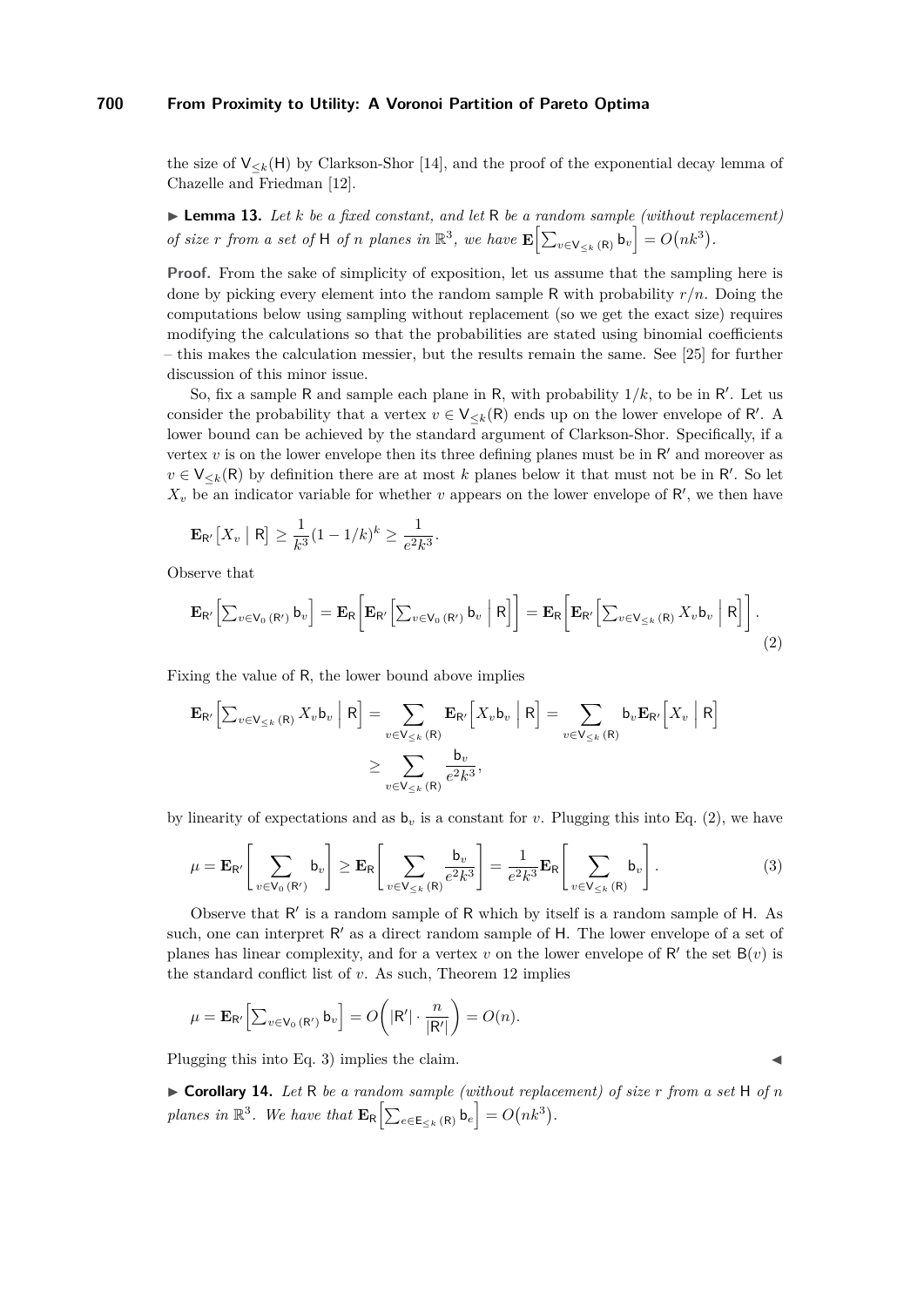# <span id="page-12-1"></span>**4.3 Putting it all together**

The proof of the following lemma is similar in spirit to the argument of Har-Peled and Raichel [\[18\]](#page-14-10).

<span id="page-12-0"></span>**Lemma 15.** Let S be a set of *n* sites in the plane,  $\langle s_1, \ldots, s_n \rangle$  be a random permutation *of* S*, and let k be a fixed number. The expected complexity of arrangement determined by the overlay of the polygons*  $env_1, \ldots, env_n$  *(and therefore, the expected complexity of the kth order proxy diagram) is*  $O(k^4 n \log n)$ , where  $env_i = env_k(s_i, S_i)$  and  $S_i = \{s_1, \ldots, s_i\}$  *is the underlying set of the ith prefix of*  $\langle s_1, \ldots, s_n \rangle$ *, for each i.* 

**Proof.** As the arrangement of the overlay of the polygons  $env_1, ..., env_n$  is a planar map it suffices to bound the number of edges in the arrangement. For each  $i$ , let  $E(\text{env}_i)$  be the edges in  $E_{\leq k}(S_i)$  that appear on the boundary of env<sub>i</sub> (for simplicity we do not distinguish between edges in  $\mathsf{E}_{\leq k}(\mathsf{S}_i)$  in  $\mathbb{R}^3$  and their projection in the plane). Created in the *i*th iteration, an edge *e* in E(env*i*) is going to be broken into several pieces in the final arrangement of the overlay. Let  $n_e$  be the number of such pieces that arise from  $e$ .

Fix an integer *i*. As  $\mathsf{S}_i$  is fixed,  $\mathsf{B}(e)$  is also fixed, for all  $e \in \mathsf{E}_{\leq k}(\mathsf{S}_i)$ . Moreover, we claim that  $n_e \leq c \cdot k \mathbf{b}_e$  for some constant *c*. Indeed,  $n_e$  counts the number of future intersections of *e* with the edges of  $E(\text{env}_i)$ , for any  $j > i$ . As the edge *e* is on the *k*-level at the time of creation, and the edges in  $E(\text{env}_j)$  are on the *k*-level when they are being created (in the future), these edges must lie below *e*. Namely, any future intersect on *e* are caused by intersections of (pairs of) planes in  $B(e)$ . So consider the intersection of all planes in  $B(e)$ on the vertical plane containing *e*. On this vertical plane,  $B(e)$  is a set of  $b_e$  lines, whose insertion ordering is defined by the suffix of the permutation  $\langle s_{i+1}, \ldots, s_n \rangle$ . Now any edge of  $E(\text{env}_i)$ , for some  $j > i$ , that intersects *e* must appear as a vertex on the *k*-level at some point during the insertion of these lines. However, by Lemma [11,](#page-9-2) applied to the lines of B(*e*) on the vertical plane of *e*, under any insertion ordering there are at most  $O(kb_e)$  vertices that ever appear on the *k*-level.

For an edge  $e \in \mathsf{E}_{\leq k}(\mathsf{S}_i)$ , let  $X_e$  be the indicator variable of the event that *e* was created in the *i*th iteration, and furthermore, lies on the boundary of env*<sup>i</sup>* . Observe that  $\mathbf{E}[X_e \mid \mathsf{S}_i] \leq 4/i$ , as an edge appears for the first time in round *i* only if one of its (at most) four defining sites was the *i*th site inserted.

Let  $Y_i = \sum_{e \in \mathsf{E}(\text{env}_i)} n_e = \sum_{e \in \mathsf{E}_{\le k}(\mathsf{S}_i)} n_e X_e$  be the total (forward) complexity contribution to the final arrangement of edges added in round *i*. We thus have

$$
\mathbf{E}\Big[X_i \mid \mathsf{S}_i\Big] = \mathbf{E}\Bigg[\sum_{e \in \mathsf{E}_{\leq k}(\mathsf{S}_i)} n_e X_e \mid \mathsf{S}_i\Bigg] \leq \mathbf{E}\Bigg[\sum_{e \in \mathsf{E}_{\leq k}(\mathsf{S}_i)} ck\mathsf{b}_e X_e \mid \mathsf{S}_i\Bigg]
$$

$$
= \sum_{e \in \mathsf{E}_{\leq k}(\mathsf{S}_i)} ck\mathsf{b}_e \mathbf{E}\Big[X_e \mid \mathsf{S}_i\Big] \leq \frac{4ck}{i} \sum_{e \in \mathsf{E}_{\leq k}(\mathsf{S}_i)} \mathsf{b}_e.
$$

The total complexity of the overlay arrangement of the polygons  $env_1, \ldots, env_n$  is asymptotically bounded by  $\sum_i Y_i$ , and so by Corollary [14](#page-11-2) we have

$$
\mathbf{E}\Big[\sum_{i} Y_{i}\Big] = \sum_{i} \mathbf{E}\Big[\mathbf{E}\Big[Y_{i} \mid \mathbf{S}_{i}\Big]\Big] \leq \sum_{i} \mathbf{E}\Big[\frac{4ck}{i} \sum_{e \in \mathsf{E}_{\leq k}(\mathbf{S}_{i})} \mathsf{b}_{e}\Big] = O\Big(\sum_{i} \frac{nk^{4}}{i}\Big)
$$

$$
= O\Big(k^{4}n \log n\Big).
$$

# **S o C G ' 1 5**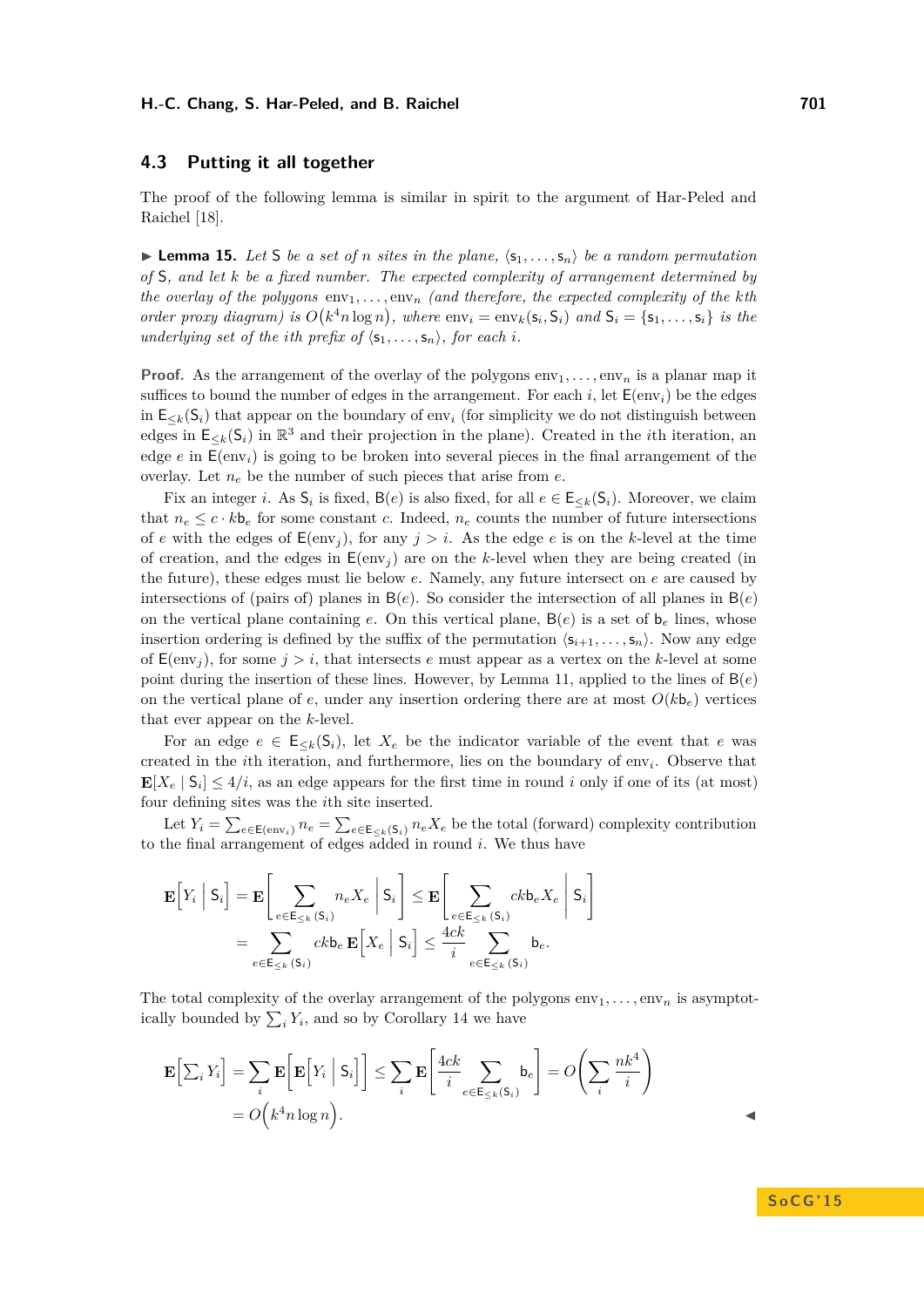# <span id="page-13-3"></span>**5 On the expected size of the staircase**

Due to space limits, the details of the following result are omitted, and can be found in the full version of the paper [\[11\]](#page-14-0).

<span id="page-13-7"></span>I **Lemma 16.** *Let* S *be a set of n sites in the plane, where for each site* s *in* S*, a parametric point from a distribution over* [0*,* 1]*<sup>d</sup> is sampled (as described in Section [2.2\)](#page-5-0). Then, the candidate set has size*  $O_{whp}(\log^d n)$  *simultaneously for all points in the plane.* 

# <span id="page-13-4"></span>**6 The main result**

We now use the bound on the complexity of the proxy diagram, as well as our knowledge of the relationship between the candidate set and the proxy set to bound the complexity of the candidate diagram.

<span id="page-13-2"></span>▶ **Theorem 17.** Let S be a set of *n* sites in the plane, where for each site in S we sample an associated parametric point in  $[0,1]^d$ , as described in Section [2.2.](#page-5-0) Then, the expected *complexity of the candidate diagram is*  $O(n \log^{8d+5} n)$ . The expected space complexity of this *candidate diagram is*  $O(n \log^{9d+5} n)$ .

**Proof.** Fix *k* to be sufficiently large such that  $k = \Theta(\log^d n)$ . By Lemma [15](#page-12-0) the expected complexity of the proxy diagram is  $O(k^4 n \log n)$ . Triangulating each polygonal cell in the diagram does not increase its asymptotic complexity. Lemma [7](#page-7-2) implies that, (simultaneously) for all the points in the plane, the proxy set has size  $O(k \log n)$ , with high probability. Now, Lemma [9](#page-7-3) implies that, with high probability, the proxy set contains the candidate set for any point in the plane.

The resulting triangulation has  $O(k^4 n \log n)$  faces, and inside each face all the sites that might appear in the candidate set are all present in the proxy set of this face. By Lemma [4,](#page-5-2) the complexity of an *m*-site candidate diagram is  $O(m<sup>4</sup>)$ . Therefore the complexity of the candidate diagram per face is  $O((k \log n)^4)$ , with high probability (clipping the candidate diagram of these sites to the containing triangle does not increase the asymptotic complexity). Multiplying the number of faces,  $O(k^4 n \log n)$ , by the complexity of the arrangement within each face,  $O((k \log n)^4)$ , yields the desired result.

The bound on the space complexity follows readily from the bound on the size of the candidate set from Lemma [16.](#page-13-7)

**Acknowledgments.** The authors would like to thank Pankaj Agarwal, Ken Clarkson, Nirman Kumar, and Raimund Seidel for useful discussions related to this work. We are also grateful to the anonymous SoCG reviewers for their helpful comments.

#### **References**

- <span id="page-13-0"></span>**1** P. K. Agarwal, B. Aronov, S. Har-Peled, J. M. Phillips, K. Yi, and W. Zhang. Nearest neighbor searching under uncertainty II. In *Proc. 32nd ACM Sympos. Principles Database Syst.* (PODS), pages 115–126, 2013.
- <span id="page-13-1"></span>**2** P. K. Agarwal, S. Har-Peled, H. Kaplan, and M. Sharir. Union of random minkowski sums and network vulnerability analysis. *Discrete Comput. Geom.*, 52(3):551–582, 2014.
- <span id="page-13-6"></span>**3** P. K. Agarwal, J. Matoušek, and O. Schwarzkopf. Computing many faces in arrangements of lines and segments. *SIAM J. Comput.*, 27(2):491–505, 1998.
- <span id="page-13-5"></span>**4** F. Aurenhammer, R. Klein, and D.-T. Lee. *Voronoi Diagrams and Delaunay Triangulations*. World Scientific, 2013.